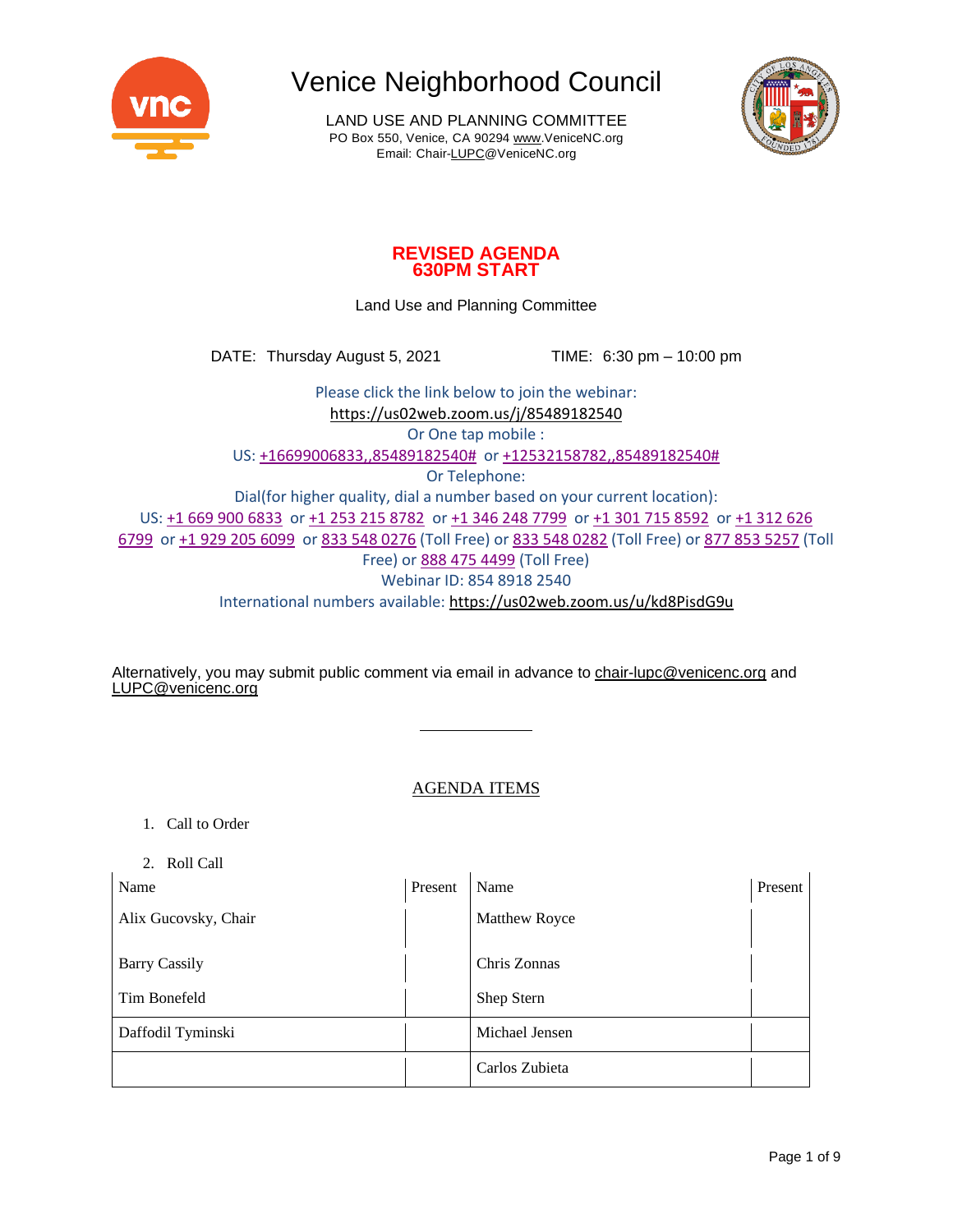LAND USE AND PLANNING COMMITTEE PO Box 550, Venice, CA 90294 [www.VeniceNC.org](http://www.venicenc.org/) Email: Chai[r-LUPC@VeniceNC.org](mailto:LUPC@VeniceNC.org)

- 3. Approval of Minutes--see draft minutes for July 8, 2021, at: <http://venicenc.org/land-use-committee.php>
- 4. Approval of Agenda
- 5. LUPC members to declare any conflicts of interest or ex-parte communications relating to items on this meeting's agenda
- 6. Chair's Report Discussion on CNC reports and how to handle LUPC staff assignments
- 7. General Public Comment on non-agendized items related to Land Use and Planning 15 minutes

#### 8. CASES FOR REVIEW

| A. | Case:           | DIR-2019-6301-CDP-SPP-SPPA-MEL and ZA-2019-6302-ZAA                                             |
|----|-----------------|-------------------------------------------------------------------------------------------------|
|    | City Hearing:   | June 21, 2021, CDP determination pending                                                        |
|    | Address:        | $3506^{\text{th}}$ Ave                                                                          |
|    | LUPC Staff:     | Shep Stern                                                                                      |
|    | Applicant:      | Kole & Jill Strebel                                                                             |
|    | Representative: | <b>Walter Reyes</b>                                                                             |
|    |                 | walterir5@yahoo.com                                                                             |
|    | City Staff      | Bindu.Kannan@lacity.org                                                                         |
|    |                 | Case Description: Demolition of a 1922 1-story, 644 sf SFD and guest house & new 3-story, 3,060 |
|    |                 | sf SFD with basement, roof deck $&3$ parking spaces (2 in garage), on a 2,993 sf                |
|    |                 | lot. Venice Coastal Zone Specific Plan Adjustment (SPPA) for increase in                        |
|    |                 | height to 33' (10% increase over 30' limit), and Zoning Administrator                           |
|    |                 | Adjustment (ZAA) for a 5' rear yard (67% decrease from 15' required) and 5'                     |
|    |                 | side yard setback (23% decrease from 6'6" required).                                            |
|    |                 | Public Comment & possible action/motion                                                         |

| Β. | Case:           | AA-2020-5349-PMLA-SL and DIR-2020-5351-CDP-SPP                                                                                                                                                                                                                                                                                                                                                                                                                                                                          |
|----|-----------------|-------------------------------------------------------------------------------------------------------------------------------------------------------------------------------------------------------------------------------------------------------------------------------------------------------------------------------------------------------------------------------------------------------------------------------------------------------------------------------------------------------------------------|
|    | City Hearing:   | May 27, 2021, CDP determination pending, case on hold                                                                                                                                                                                                                                                                                                                                                                                                                                                                   |
|    | Address:        | 22 Paloma Ave                                                                                                                                                                                                                                                                                                                                                                                                                                                                                                           |
|    | LUPC Staff:     | Chris Zonnas                                                                                                                                                                                                                                                                                                                                                                                                                                                                                                            |
|    | Applicant:      | Doron Benshalom (Place Holder DP, LLC)                                                                                                                                                                                                                                                                                                                                                                                                                                                                                  |
|    | Representative: | Sheri Gould (Harvey Goodman Civil Engineering)                                                                                                                                                                                                                                                                                                                                                                                                                                                                          |
|    |                 | sheri@harveygoodman.com                                                                                                                                                                                                                                                                                                                                                                                                                                                                                                 |
|    | City Staff      | Bindu.Kannan@lacity.org                                                                                                                                                                                                                                                                                                                                                                                                                                                                                                 |
|    |                 | Case Description: Preliminary Parcel Map for a Bungalow Court or Existing Structure Small Lot<br>conversion of a 3,525 sf lot to 2 lots. Following the subdivision, the existing<br>structures—a duplex (2,186 sf, built in 1922) and a triplex (2,268 sf, built in<br>1911) --will be on separate lots. There are no changes to height, floor area,<br>yards, parking, or density. The structures are Contributors to the North Venice<br>Walk Streets Historic District. Lack of MEL for this conversion is an issue. |
|    |                 | Public Comment $\&$ possible action/motion                                                                                                                                                                                                                                                                                                                                                                                                                                                                              |

C. Case: ZA-2020-5765-CDP-ZAA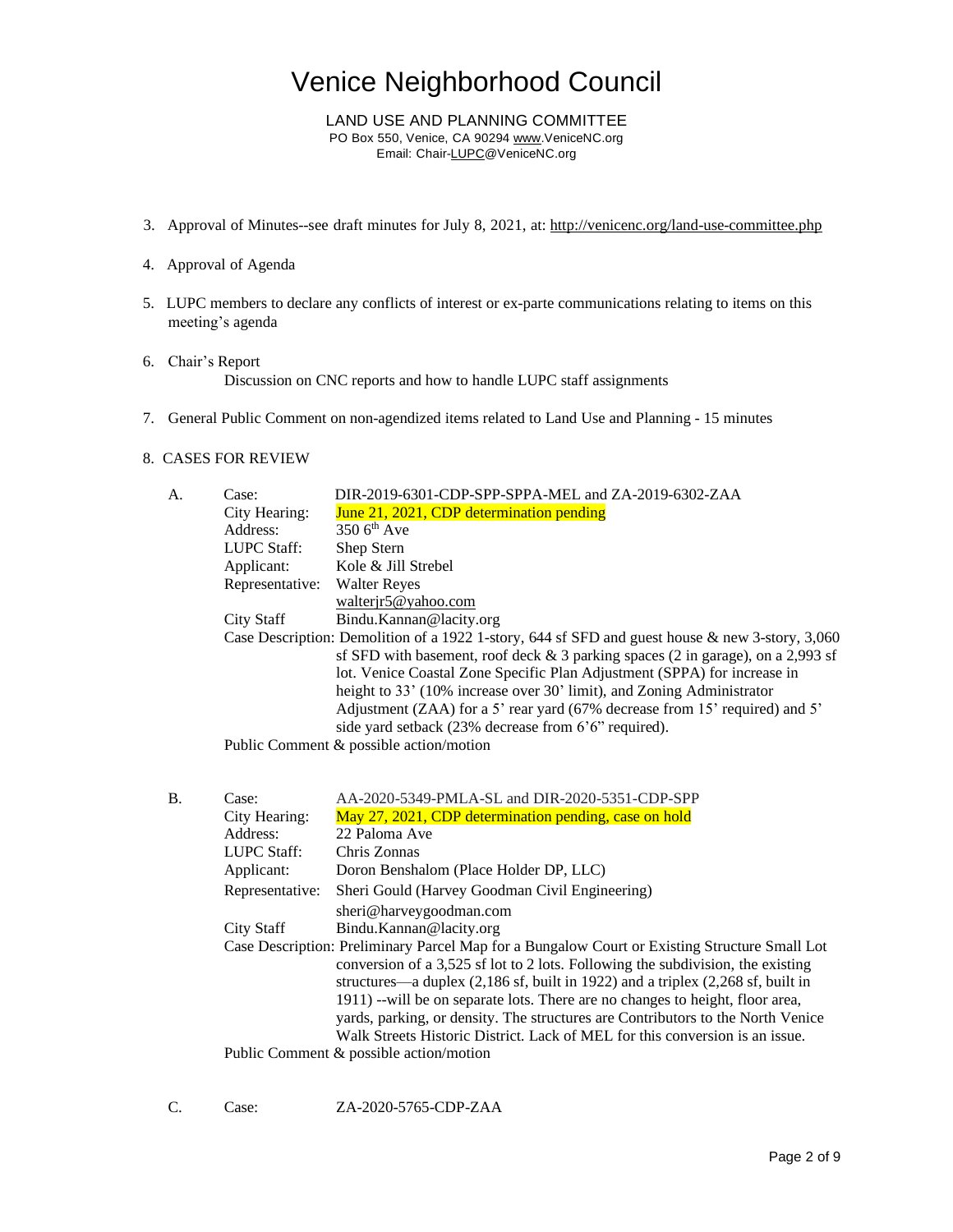#### LAND USE AND PLANNING COMMITTEE

PO Box 550, Venice, CA 90294 [www.VeniceNC.org](http://www.venicenc.org/)

|                                                                                                     | City Hearing:   | Email: Chair-LUPC@VeniceNC.org<br>not yet scheduled                                |
|-----------------------------------------------------------------------------------------------------|-----------------|------------------------------------------------------------------------------------|
|                                                                                                     | Address:        | 655 Crestmoore Place                                                               |
|                                                                                                     |                 |                                                                                    |
|                                                                                                     | LUPC Staff:     | Shep Stern                                                                         |
|                                                                                                     | Applicant:      | Matthew Murphy                                                                     |
|                                                                                                     | Representative: | Santiago Ortiz                                                                     |
|                                                                                                     |                 | Santi@ortizmexia.com                                                               |
|                                                                                                     | City Staff      | Sienna.Kuo@lacity.org                                                              |
| Case Description: $2nd$ story addition of approximately 805 sf to an existing 1,640 sf duplex, on a |                 |                                                                                    |
|                                                                                                     |                 | 4,200 sf lot. Parking (2 cars covered, 1 car uncovered) to be relocated from front |
|                                                                                                     |                 | unit to rear unit. Reason for ZAA unknown. Reason for lack of MEL for this         |
|                                                                                                     |                 | duplex unknown.                                                                    |
| Public Comment $\&$ possible action/motion                                                          |                 |                                                                                    |
|                                                                                                     |                 |                                                                                    |
|                                                                                                     |                 |                                                                                    |

- D. Case: DIR-2020-7248 -CDP-MEL City Hearing: CDP issued, all hearings/appeals exhausted Address: 417-419 Grand Blvd LUPC Staff: Shep Stern Applicant: Simon Watts & Grace Lee Representative: Rafael Martinez, Brian Noteware AIA City Staff: Brenden.Lau@lacity.org, Student Professional Worker Case Description: Remodel & addition of new 989 sf  $2<sup>nd</sup>$  story to an existing 1-story, 1,626 sf SFD resulting in a 1,961 sf SFD with 2 parking spaces; & a new 654 sf attached ADU, on a 2,701 sf lot. Public Comment & possible action/motion
- E. Case: DIR-2020-6239-CDP-SPP-MEL City Hearing: CDP issued, all hearings/appeals exhausted Address: 212 Sherman Canal Applicant: Andrea Michaelson Representative: Cody Wetzel LUPC Staff: Chris Zonnas City Staff: Bindu.Kannan@lacity.org Case Description: Demo of existing 2-story SFD & new 3-story, 4,382 sf SFD with roof deck & 3 on-site parking spaces, on a 3,518 sf lot.

Public Comment & possible action/motion

F. Case: DIR-2020-2752-CDP City Hearing: CDP issued, all hearings/appeals exhausted Address: 2704 Strongs Drive Applicant: Michael Salazar Representative: Cody Wetzel, Wetzel Homes LUPC Staff: Chris Zonnas City Staff: Brenden.Lau@lacity.org, Student Professional Worker Case Description: Remodel & addition of 1,513 sf to existing 2-story SFD, including expansion of the 1<sup>st</sup> & 2<sup>nd</sup> floors & the addition of a 3<sup>rd</sup> floor & roof deck, with 2 parking spaces, on a 2,520 sf lot. Public Comment & possible action/motion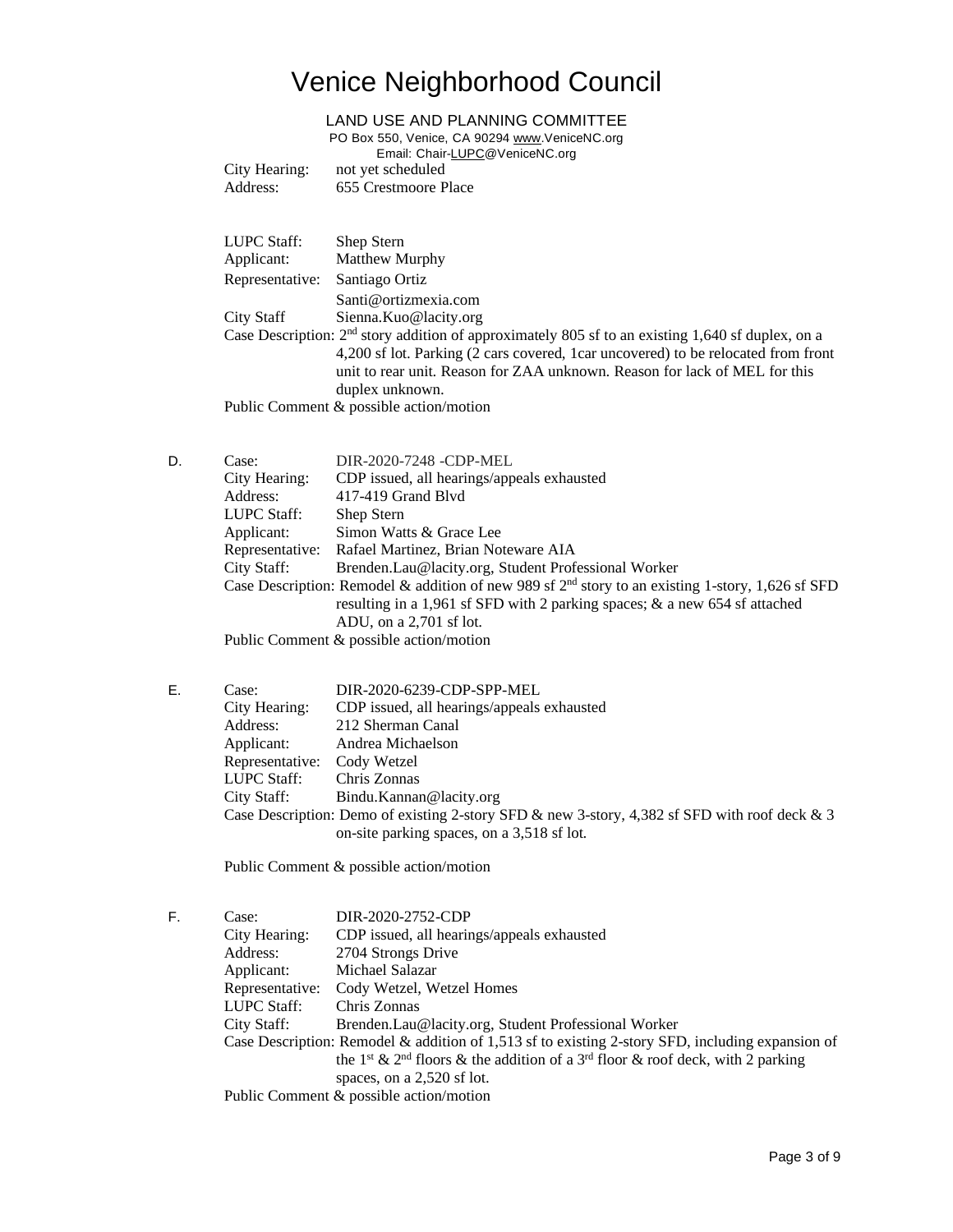LAND USE AND PLANNING COMMITTEE PO Box 550, Venice, CA 90294 [www.VeniceNC.org](http://www.venicenc.org/) Email: Chai[r-LUPC@VeniceNC.org](mailto:LUPC@VeniceNC.org)

#### G. PROJECT ROOM KEY RAMADA INN Motion authored and submitted by Traci Parks

WHEREAS the City of Los Angeles ("City") plans to convert the Ramada Inn at 3130 Washington Blvd, Venice, CA 90291, a lower-cost visitor serving accommodation, into interim housing for the homeless ("Project");

WHEREAS the Project will be managed by People Assisting the Homeless ("PATH");

WHEREAS the City did not provide the Venice Neighborhood Council with notice or a reasonable opportunity to provide input regarding the Project, nor were public hearings held before the Venice Neighborhood Council, as required by Sections 907 and 908 of the City Charter;

WHEREAS similar projects in Venice, including A Bridge Home Sunset Pacific and the Cadillac Hotel Roomkey program, have directly or indirectly led to a massive increase in homeless encampments, increased property and violent crime, and increased calls for service by LAPD and LAFD;

WHEREAS the Project is located right in the middle of a residential neighborhood, surrounded by hundreds of homes, preschools, elementary schools, and small businesses;

WHEREAS the Project is within a Sensitive Use Area due to the proximity of less than 500 feet from Little Garden Preschool;

WHEREAS the City Council recently passed Motion 55A, which permits the City to restrict sitting, sleeping, lying, storing personal property, or otherwise obstructing the public right-of-way in an area designated by Council resolution that is within up to 1,000 feet of a facility opened after January 1, 2018, providing shelter, safe sleeping, safe parking, or navigation centers for persons experiencing homelessness;

WHEREAS since mid-December 2020, community members have tirelessly negotiated in good faith with the City regarding this Project, working to avoid appeals and litigation with the desire to speed opening and safe operation of this specific location;

WHEREAS the Bureau of Engineering has issued a Coastal Development Permit which includes the following vague and limited conditions: Install and thereafter maintain a rear barrier along Harrison Ave. to provide better control over access to the project site via Washington Blvd; PATH staff on-site; Overnight security guards located on-site; Security cameras; Community hotline; and HMIS will assist residents to find permanent housing and homeless services<sup>1</sup>;

WHEREAS the City has rejected all additional reasonable safety accommodations requested by the local community and has failed to provide reasonable assurances that the Project will be operated in a manner that protects the safety of the surrounding neighborhood;

THEREBY the Venice Neighborhood Council requests that the Los Angeles City Council, Mayor Eric Garcetti, and City Attorney Mike Feuer enter into this Community Benefit Agreement ("CBA") with the stakeholders located within 1,000 feet of the Project, including neighborhoods of President's Row and the Oxford Triangle in Venice and Marina Del Rey. This CBA contains reasonable operating conditions and a remedy for failure to maintain the Project in a safe manner, as described in the CBA.

<sup>1</sup> See https://eng2.lacity.org/techdocs/emg/Ramada/Coastal%20Development%20Permit%2021-01.pdf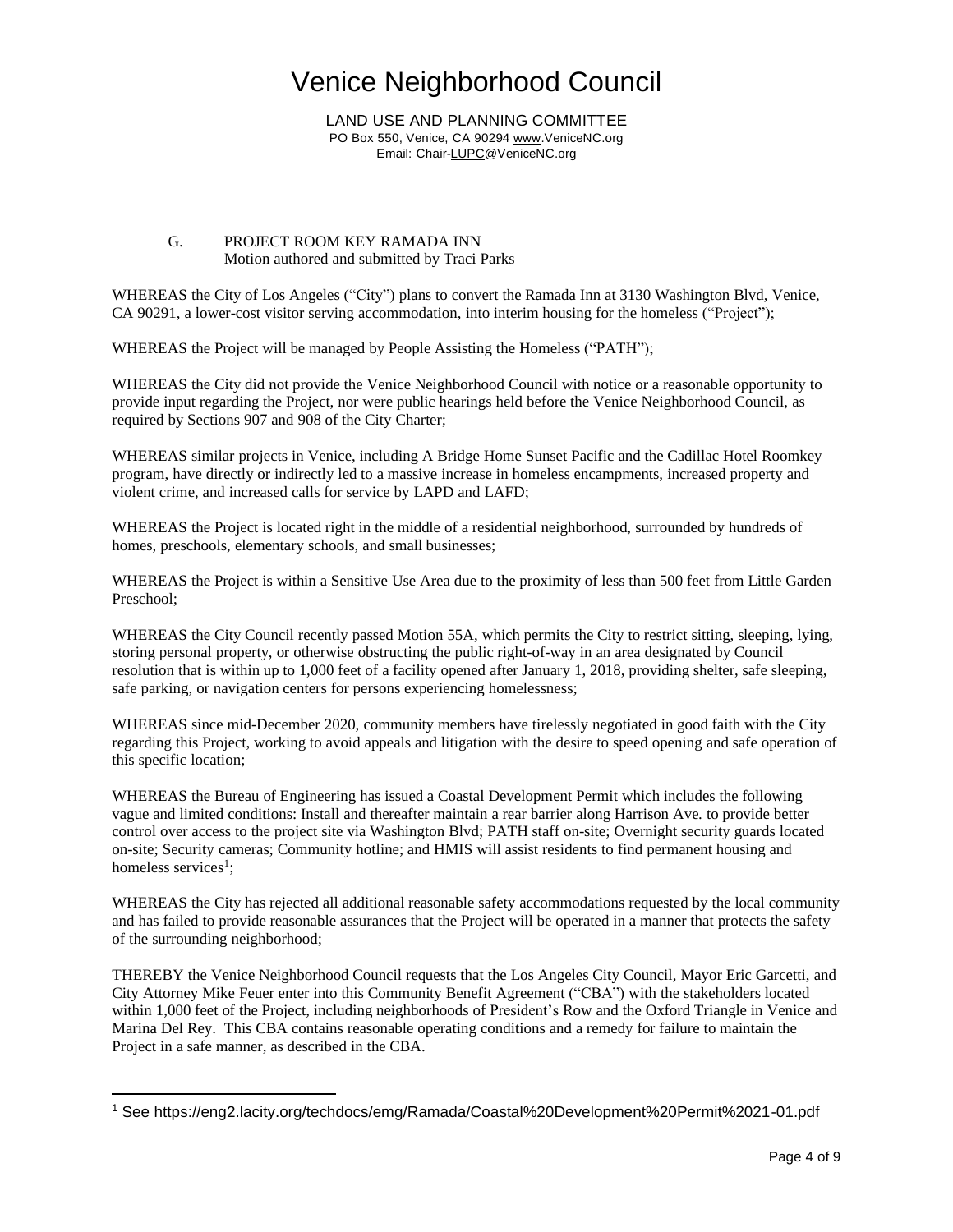LAND USE AND PLANNING COMMITTEE PO Box 550, Venice, CA 90294 [www.VeniceNC.org](http://www.venicenc.org/) Email: Chai[r-LUPC@VeniceNC.org](mailto:LUPC@VeniceNC.org)

[mayor.helpdesk@lacity.org](mailto:mayor.helpdesk@lacity.org) [mayor.garcetti@lacity.org](mailto:mayor.garcetti@lacity.org) [mike.feuer@lacity.org](mailto:mike.feuer@lacity.org) [councilmember.cedillo@lacity.org](mailto:councilmember.cedillo@lacity.org) [Gilbert.Cedillo@lacity.org](mailto:Gilbert.Cedillo@lacity.org) [councilmember.krekorian@lacity.org](mailto:councilmember.krekorian@lacity.org) [councilmember.blumenfield@lacity.org](mailto:councilmember.blumenfield@lacity.org) [contactCD4@lacity.org](mailto:contactCD4@lacity.org) (Nithya Raman) [paul.koretz@lacity.org](mailto:paul.koretz@lacity.org) [councilmember.martinez@lacity.org](mailto:councilmember.martinez@lacity.org) [councilmember.rodriguez@lacity.org](mailto:councilmember.rodriguez@lacity.org) [councilmember.harris-dawson@lacity.org](mailto:councilmember.harris-dawson@lacity.org) [councilmember.price@lacity.org](mailto:councilmember.price@lacity.org) [councilmember.ridley-thomas@lacity.org](mailto:councilmember.ridley-thomas@lacity.org) [info@markridley-thomas.com](mailto:info@markridley-thomas.com) [councilmember.bonin@lacity.org](mailto:councilmember.bonin@lacity.org) [mj.bonin@lacity.org](mailto:mj.bonin@lacity.org) [councilmember.Lee@lacity.org](mailto:councilmember.Lee@lacity.org) [councilmember.ofarrell@lacity.org](mailto:councilmember.ofarrell@lacity.org) [councilmember.kevindeleon@lacity.org](mailto:councilmember.kevindeleon@lacity.org) [councilmember.buscaino@lacity.org](mailto:councilmember.buscaino@lacity.org)

#### **COMMUNITY BENEFIT AGREEMENT**

#### *A. General Public Safety Accommodations*

- Intensive Client Screening: Residents should be screened including but not limited to violent criminal activity (broadly defined as any criminal activity that has as one of its elements the use, attempted use, or threatened use of physical force substantial enough to cause, or be reasonably likely to cause, serious bodily injury or property damage), current abuse or pattern of abuse of alcohol or drugs, and those subject to lifetime sex offender registration;
- Prohibition against camping within 1,000 feet of the Project;
- Require PATH to extend its security obligations into the surrounding neighborhood, specifically Harrison Avenue;
- Pedestrian gates to Harrison Avenue be designated Emergency Only;
- Install and thereafter maintain an 8-foot permanent rear barrier along Harrison to provide better control over access to the Project via Washington;
- Meetings with PATH and the City will be held with neighbors within 1,000 feet every six months;
- Any future conversion to Permanent Supportive Housing be subjected to a new CDP approval process;
- Increased LAPD presence and patrols to the President's Row and Oxford Triangle neighborhoods to ensure public safety;
- City to install additional street lighting on the south side of Harrison Avenue, directly across from 1110 to 1140 Harrison Avenue;
- No shelter-related parking on Harrison Avenue or the surrounding neighborhoods;
- The City and PATH will not maintain the development in a manner that directly or indirectly:
	- o Jeopardizes or adversely affects the public health, peace, or safety of persons residing or working on the premises or in the surrounding area; or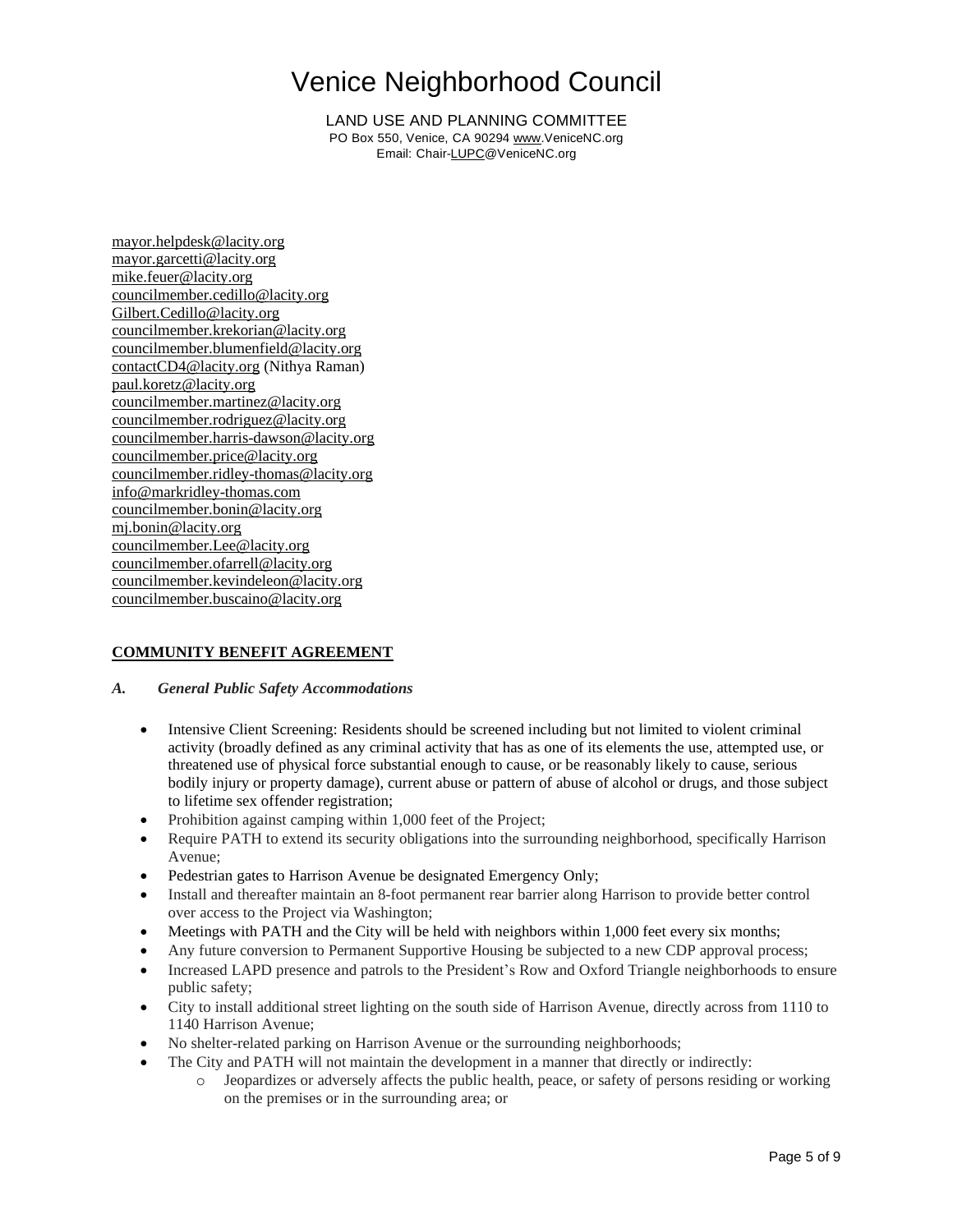LAND USE AND PLANNING COMMITTEE PO Box 550, Venice, CA 90294 [www.VeniceNC.org](http://www.venicenc.org/) Email: Chai[r-LUPC@VeniceNC.org](mailto:LUPC@VeniceNC.org)

- o Constitutes a public nuisance; or
- o Results in repeated nuisance activities, including, but not limited to, disturbances of the peace, illegal drug activity, public drunkenness, drinking in public, harassment of passersby, gambling, prostitution, sale of stolen goods, public urination, theft, assaults, batteries, acts of vandalism, loitering, excessive littering, illegal parking, excessive loud noises (especially in the late night or early morning hours), traffic violations, curfew violations, lewd conduct, police calls for service, or police detentions and arrests; or
- o Adversely impacts nearby uses; or
- o Violates any other city, state, or federal regulation, ordinance, or statute.

#### *B. Two Step Abatement & Arbitration Procedure*

#### **1. Voluntary Abatement**

Any resident or business within 1000 feet of the exterior boundaries of the project may submit a written complaint to PATH and the City concerning violations of agreed-upon public safety accommodations. The complaint will specify the nature of the violation or problem. The parties will meet within 30 days of the written complaint to meet and confer in good faith about a voluntary abatement plan to bring operation of the facility within the requirements set forth above. PATH and the City shall then have 30 days to implement the voluntary abatement plan to remedy the violation or problem.

If PATH and the City fail to adequately implement the voluntary abatement plan within the established timeline, complainant has the right to request that the matter be referred to binding arbitration.

#### **2. Binding Arbitration**

The parties agree that any complaint filed by any resident or business within 500 feet of the exterior boundaries of the project that cannot be mutually resolved after meeting and conferring in good faith and giving PATH and the City the opportunity to voluntarily abate the violation or problem within 30 days shall be submitted to binding arbitration.

The arbitration shall be administered by JAMS (Judicial Arbitration & Mediation Services) pursuant to its Comprehensive Arbitration Rules and Procedures and in accordance with the Expedited Procedures in those Rules. The selection of an arbitrator through JAMS shall be pursuant to JAMS Rule 15. The venue of the arbitration shall be in Los Angeles, California.

The arbitrator will have the ability to require the modification, discontinuance, or revocation of the CDP, and the ability to impose conditions of operation as he or she deems appropriate, including those necessary to protect the best interests of the surrounding properties or neighborhood; to eliminate, lessen, or prevent any detrimental effect on the surrounding property or neighborhood; or to assure compliance with other applicable provisions of law. The arbitrator's decision shall be supported by written findings and shall state that failure to comply with any or all conditions imposed may result in the issuance of an order to discontinue or revoke the CDP.

All arbitration costs and fees are to be paid by the City and/or PATH.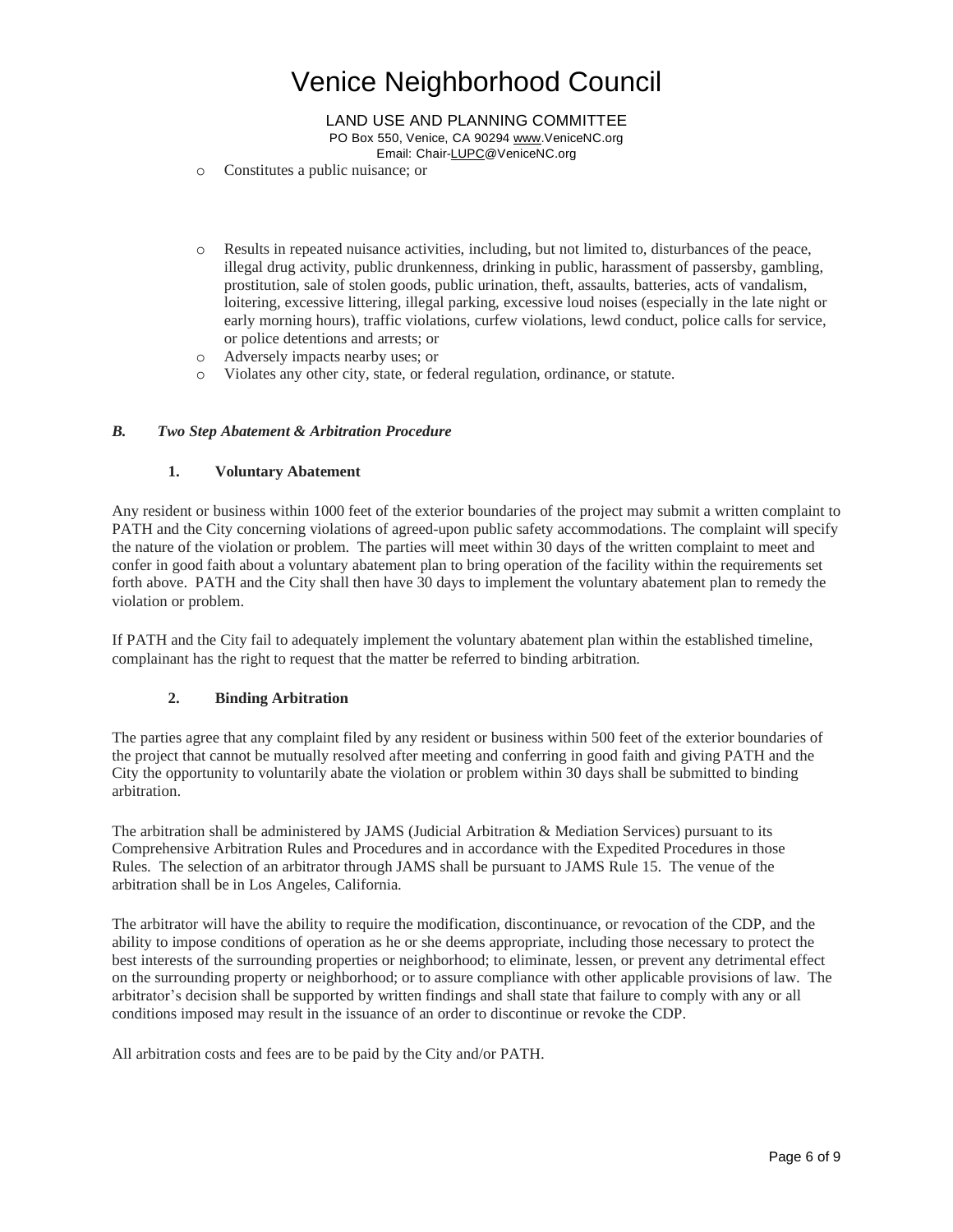LAND USE AND PLANNING COMMITTEE PO Box 550, Venice, CA 90294 [www.VeniceNC.org](http://www.venicenc.org/) Email: Chai[r-LUPC@VeniceNC.org](mailto:LUPC@VeniceNC.org)

#### H. WRAC MOTIONS

1. Case: Council File 12-0460-S4 (Processes and Procedures Amendment) City Hearing: The City Council considered the ordinance on 6/22/21. In addition to instructing the City Attorney to put the ordinance in final form, the PLUM Committee Report was amended to "instruct the Department of City Planning to produce a line-by-line chart of the proposed changes to our processes and procedures to be transmitted for consideration and made available to the public before the final ordinance is considered." The ordinance will go back to the Council for a final vote.

Passage Deadline: September 2021

Motion Proposed: Stacy Shure/WRAC LUPC on June 21, 2021 Motion Passed by:

> Brentwood Community Council (Modified) Mar Vista Community Council (Modified) Westside Neighborhood Council

Refers to:

[https://cityclerk.lacity.org/lacityclerkconnect/index.cfm?fa=ccfi.viewrecord&cfn](https://cityclerk.lacity.org/lacityclerkconnect/index.cfm?fa=ccfi.viewrecord&cfnumber=12-0460-S4) [umber=12-0460-S4](https://cityclerk.lacity.org/lacityclerkconnect/index.cfm?fa=ccfi.viewrecord&cfnumber=12-0460-S4)

Motion:

The Venice Neighborhood Council requests that the Los Angeles City Council postpone consideration of Council File 12-0460-S4 (The Process and Procedures Amendment to the City Charter) for a minimum of 6 months in order to enable further community presentations and feedback. The document in this file, including technical amendments and attachments, are over 900 pages. To date there have been approximately 3 meetings of 1.5 hours each for the Department of Planning to summarize this extensive document and receive limited feedback. Further technical amendments were made prior to the PLUM committee's June 1 consideration which incorporated more than just technical changes that need review and feedback. The language supporting the Neighborhood Councils' charter given authority to hold public hearings and provide public comment and feedback concerning matters of land use must be restored to the Process and Procedures Amendment section to ensure that it complies with the Los Angeles City Charter and the specific authority it grants to Neighborhood Councils. The community engagement has been insufficient to conduct a full review of the substantial changes involving land use authority and procedures. Further, we encourage that the Los Angeles City Council obtain Cumis Counsel (independent counsel) to review the document in its entirety to ensure that no transfer of City Council authorits occurs as a result of this document and that final decisions regarding land use matters remain with the City Council pursuant to the City Charter. There are numerous instances where authority appears to be vested in the Director of Planning, an unelected official, which may be in violation of the City Charter.

Public Comment & possible action/motion

2. Case: Oppose Misuse of Specific Plan Process Motion Proposed: Barbara Broide/WRAC LUPC on June 21, 2021 Passage Deadline: September 2021

Motion: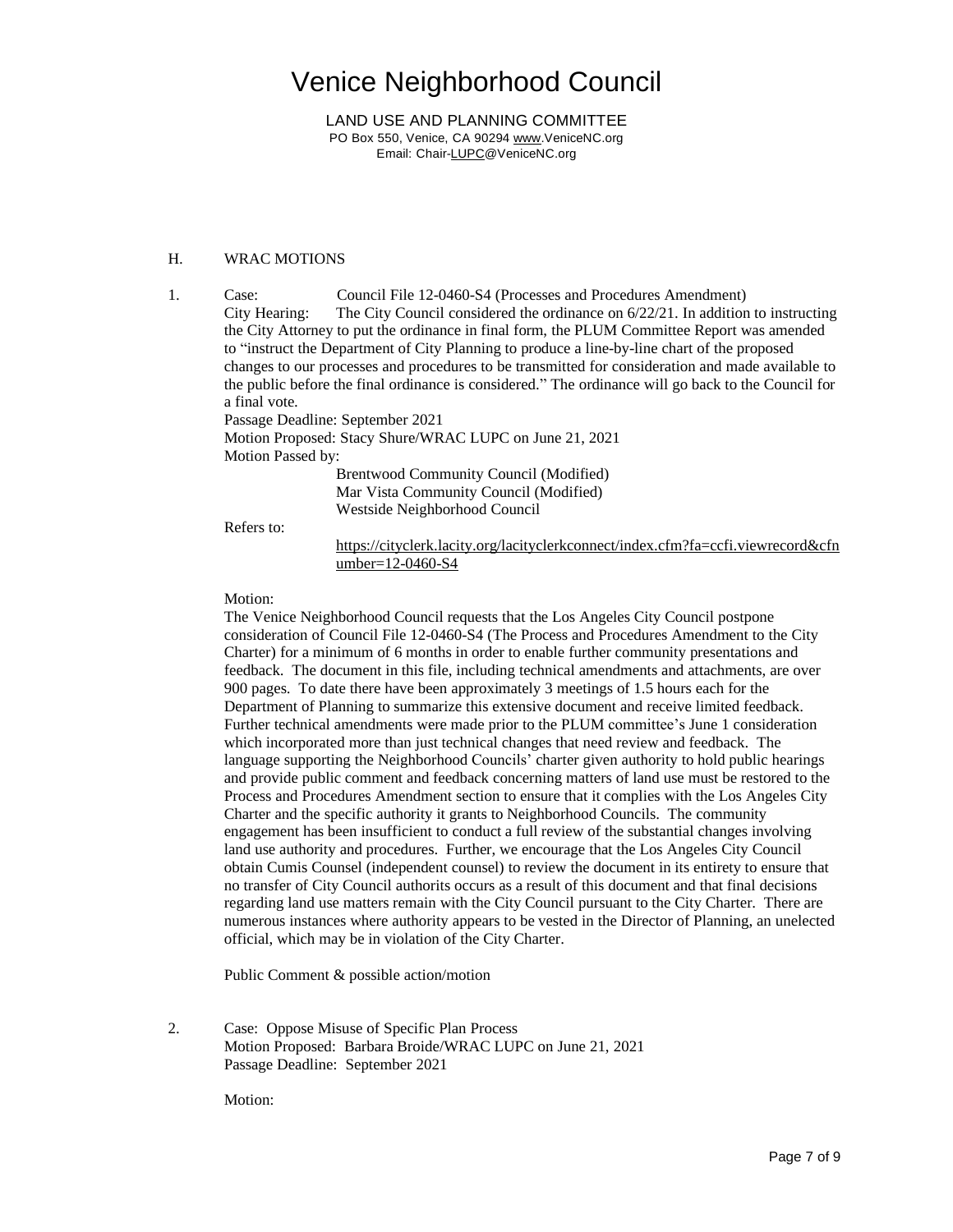#### LAND USE AND PLANNING COMMITTEE

PO Box 550, Venice, CA 90294 [www.VeniceNC.org](http://www.venicenc.org/)

Email: Chai[r-LUPC@VeniceNC.org](mailto:LUPC@VeniceNC.org)

The Venice Neighborhood Council opposes the City's use of Specific Plans that would result in upzoning open space and/or low-density residential neighborhoods. The use of specific plans in

this manner creates significant negative impacts for all residential communities, the environment, and natural resources. We urge our City Councilmembers to reject land use applications for individual development projects that represent a misuse of the Specific Plan process. We ask that the City Council inform Planning not to process these types of requests.

Public Comment & possible action/motion

3. Case: Request for Clarification Regarding Cloud/Ghost Kitchens Motion proposed: Barbara Broide WRAC/LUPC on May 17, 2021 Passage deadline: August 2021 Passed by: Bel Air Beverly Crest Neighborhood Council

Brentwood Community Council Pacific Palisades Community Council Westside Neighborhood Council Westwood Neighborhood Council

Motion:

- WHEREAS businesses referred to as "Cloud Kitchens" or "Ghost Kitchens" represent a fairly new form of commerce and land use concept, and,
- WHEREAS this new business model has the potential to create significant impact on neighboring businesses and residential communities, and
- WHEREAS the absence of clear classifications for cloud/ghost kitchens can result in some being treated as commercial and/or retail uses, while others may be grouped as light manufacturing, and
- WHEREAS none of these classifications accurately capture the true nature of these operations and,
- WHEREAS cloud/ghost kitchens are being established in many areas across the City of Los Angeles
- Therefore, be it moved that the Venice Neighborhood Council requests that the city, represented by our council district, PLUM, and the City Council, in coordination with the Departments of Planning and Building and Safety:

--define what constitutes a cloud/ghost kitchen, including possible different categories of such operations based upon numbers of kitchens and/or square footage involved,

--identify criteria for the evaluation of their applications for buildout and permitting, including a process to evaluate potential impacts on their surroundings (noise, odor, traffic, and requirements pertaining to factors) --assess needed infrastructure (adequacy of electric service to area, parkin and/or loading zones

WRAC believes that providing this needed clarification will remove uncertainties and contribute to the establishment of successful enterprises by creating the structure needed to guide the city's review and decision-making process.

Public Comment & possible action/motion